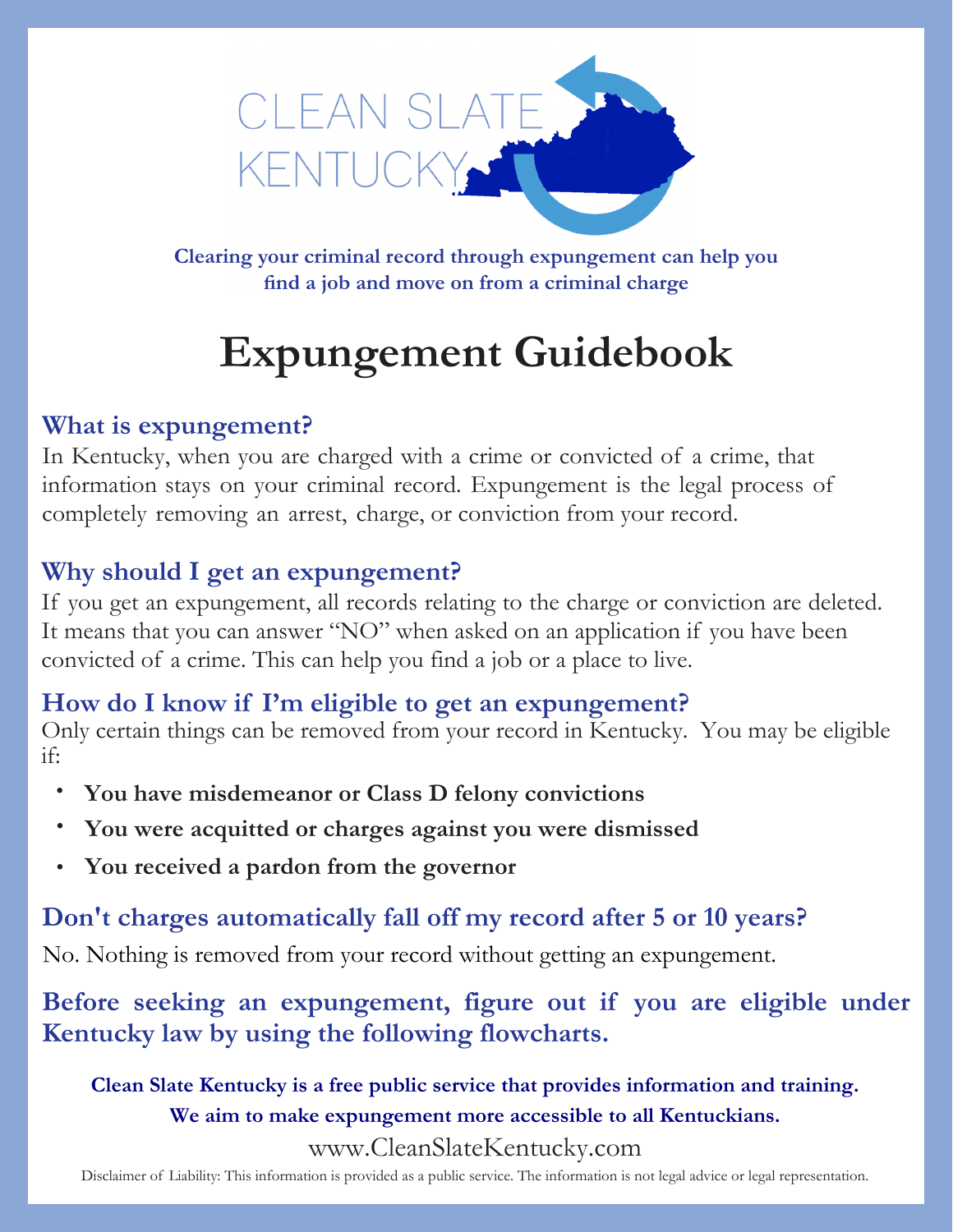# **Use this chart if you were convicted of misdemeanors.**

You can apply to expunge an unlimited number of misdemeanors, even if they were in different cases or counties.

Are there any criminal charges currently pending against you?

**YES You are not currently eligible.** 

 $NO \rightarrow$ 

Have you been convicted of any misdemeanors or felonies in the past

five years?

**YES → You are not yet eligible.** 

 $NO \rightarrow$ 

You cannot have any misdemeanor or felony convictions on your record for the five years before you apply for expungement.

Have five years passed since the completion of your sentence (including

payment of fines and probation)?

NO → You are not yet eligible.

# $YES \rightarrow$

You must wait five years after you complete your sentence, pay any fines/ fees, or complete probation - whichever was later.

Do you have a conviction for a sex offense or an offense against a child?

$$
YES \rightarrow \text{You are not eligible to expunge that misdemeanor.}
$$

# $NO \rightarrow$

Was your offense subject to enhancement for a second or subsequent

offense?

$$
YES \rightarrow \text{You may be eligible. Contact an attempt.}
$$

**NO You are eligible for expungement.** 

## www.CleanSlateKentucky.com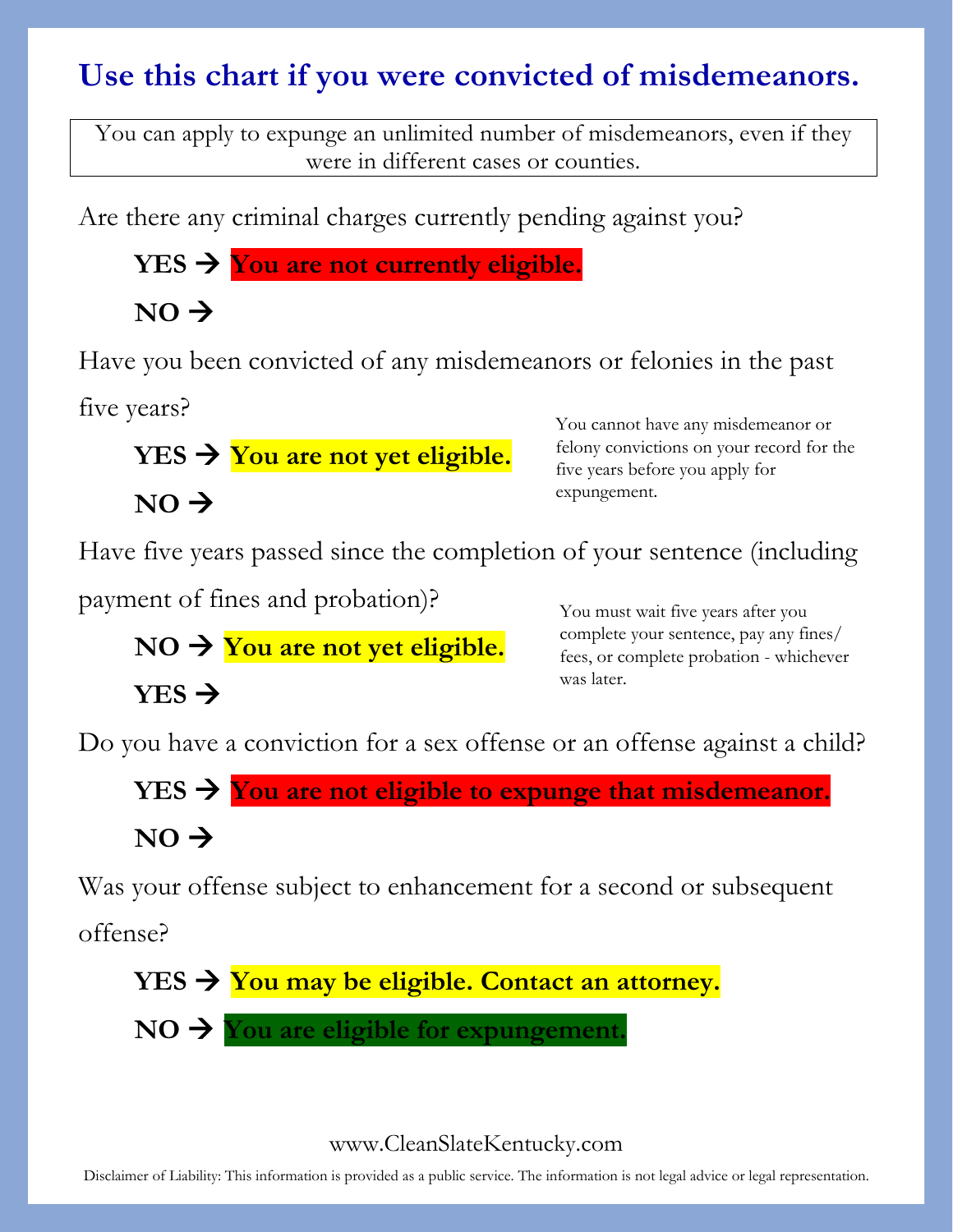# **Use this chart if you were convicted of Class D felonies (Class A, B, and C felonies are not eligible).**

You can expunge more than one Class D felony conviction only if they are part of the same case or arose from the same incident.

Does your Class D felony appear on the eligible felonies list (pages 6-7)?

**NO → You are not eligible.** 

 $YES \rightarrow$ 

Are there any criminal charges currently pending against you?

**YES You are not currently eligible.** 

 $NO \rightarrow$ 

 $NO \rightarrow$ 

Have you been convicted of any misdemeanors or felonies in the past

five years?

**YES You are not yet eligible.** 

You cannot have any misdemeanor or felony convictions on your record for the five years before you apply for expungement.

Have five years passed since the completion of your sentence (including

payment of fines and probation)?

NO → You are not yet eligible.

 $YES \rightarrow$ 

You must wait five years after you complete your sentence, pay any fines/ fees, or complete probation - whichever was later

Have you ever expunged a Class D felony from your record before?

 $YES$   $\rightarrow$  You are not eligible.  $NO \rightarrow You$  are eligible for expungement.

# www.CleanSlateKentucky.com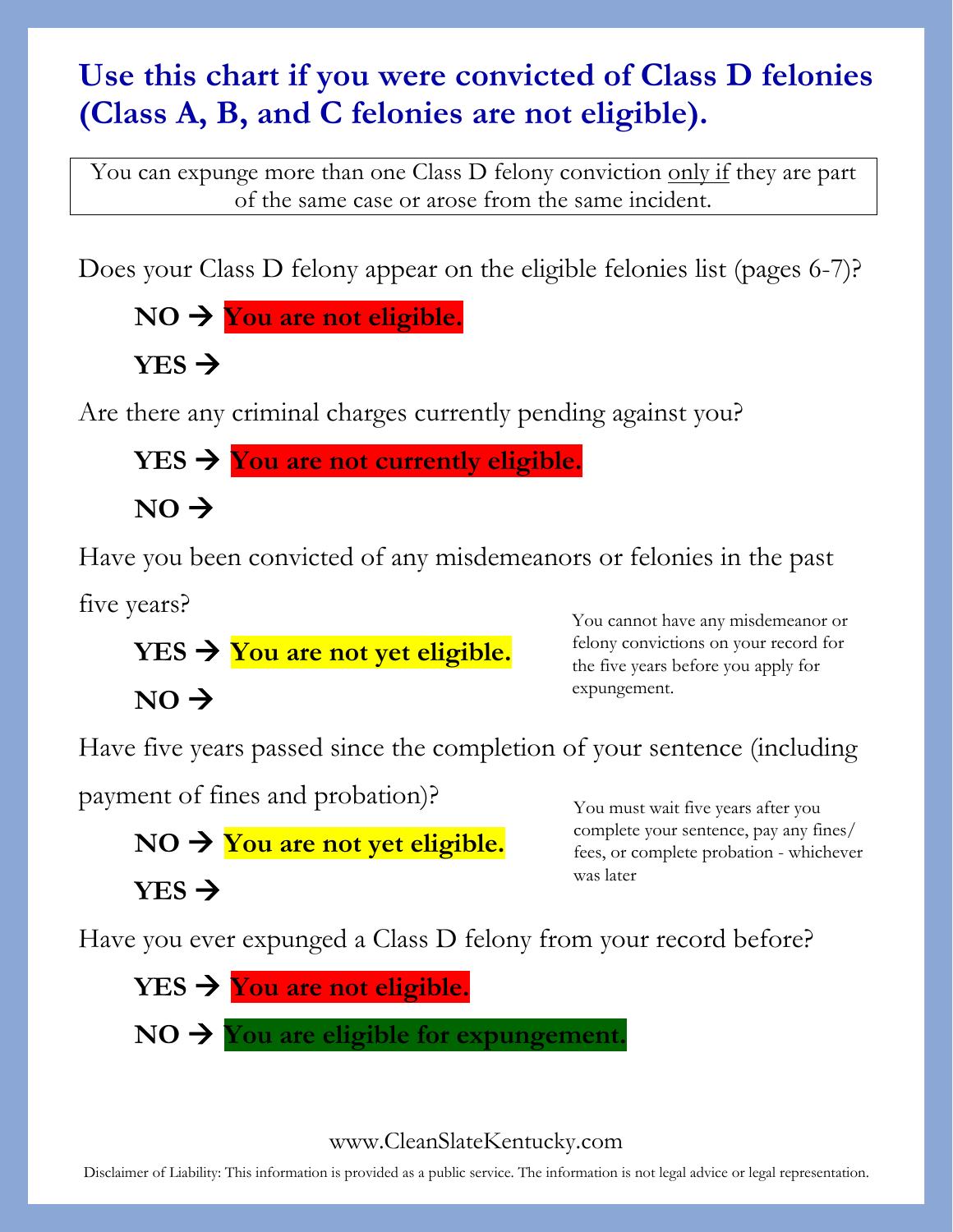# **I think I'm eligible! How do I get an expungement?**

## **STEP 1: Get a Certificate of Eligibility.**

- You must have a Certificate of Eligibility to request an expungement. This costs \$40, and you can get it online here: **courts.ky.gov/expungement**
	- o You can also request your certificate by mail. Send the **Certification Form** with a \$40 money order to: Records Unit / Administrative Office of the Courts / 1001 Vandalay Drive / Frankfort, KY 40601
- Your packet will confirm whether you are eligible to expunge your record. If the packet says that you are not eligible, its always possible there was a mistake. You may still file for expungement if you'd like, but you may want to consult with an attorney first.

### **STEP 2: File your packet and expungement request form with the court.**

- Once you receive your certification packet, you or your attorney have **30 days to file** your documents with the court. After that time, your certification packet will expire.
- You must file in the county where the conviction took place. Find location information here: **courts.ky.gov/courts/clerks**
- For an acquittal or dismissal, file the **Acquittal/Dismissal Expungement Form** along with your certification packet.
	- o There is no fee to expunge an acquittal or dismissal.
- For a misdemeanor conviction, file the **Misdemeanor Conviction Expungement Form** along with your certification packet.
	- o Expunging a misdemeanor conviction costs \$100 per case. If your expungement is not granted, you will be refunded \$50. A judge may schedule a hearing. If so, it will be within one month of filing.
- For a Class D felony conviction, file the **Application to Vacate Felony Conviction Form** and attach your certification packet.
	- o Expunging a Class D felony costs \$500 per case. If your expungement is not granted, you will be refunded \$450. It may take up to four months for the judge to make a decision.
- If you can't afford these fees, use this link to find free/low-cost legal help: **www.CleanSlateKentucky.com/get-help.html**

## www.CleanSlateKentucky.com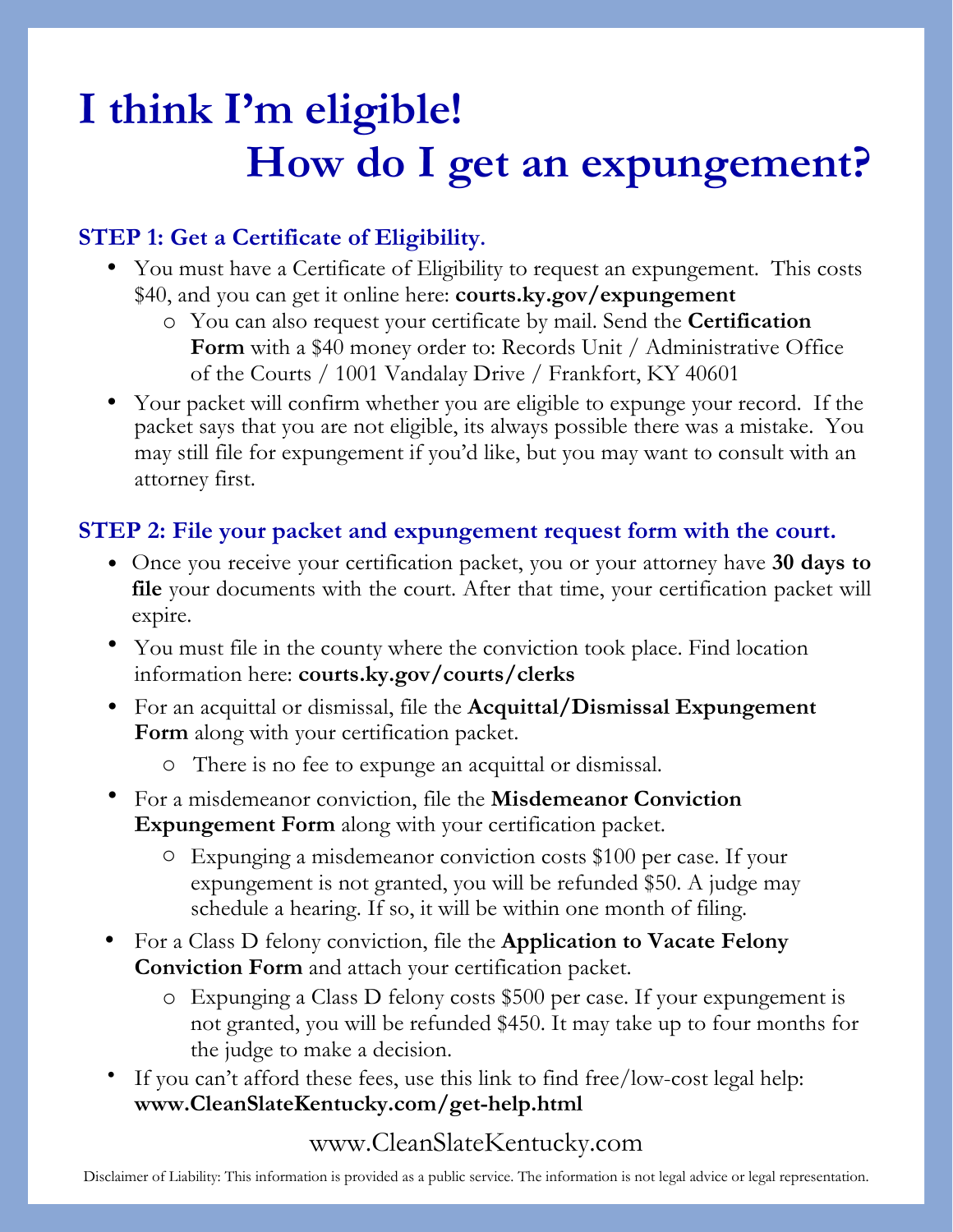# **Frequently Asked Questions**

### Can I expunge an acquittal or dismissal?

If you were found not guilty or charges against you were dismissed with prejudice, you will be eligible to expunge those charges 60 days later. If you went to a grand jury and were not indicted, you will be eligible to expunge those charges 12 months later.

### If I expunge my felony, will I be able to vote?

Your voting rights will be restored as long as you have no other felonies remaining on your record. Register here: https://vrsws.sos.ky.gov/ovrweb/

#### I got a pardon from the governor. Does that mean my record is clear?

No. After receiving a pardon, convictions will remain on your record, and you still must acknowledge them. You may apply to expunge your pardoned convictions to completely remove them from your record.

### Can I expunge a federal conviction?

Currently, there is no procedure for expunging federal convictions. Some legislators are working to pass a law, the REDEEM Act, which would create a federal expungement process.

### What if I have convictions in different counties?

If you have convictions in different counties, you will need to file separately in each county as well as paying the expungement fee in each county. You can use the same Certificate of Eligibility for each.

### How could an expungement affect my immigration status?

If you are not a United States citizen, speak with an immigration attorney before filing for expungement. Expungement of your criminal case may be harmful to any current or future immigration action.

### Do I need an attorney?

You may file for expungement on your own, without an attorney. However, the law can be tricky! Clean Slate Kentucky has a list of resources – private attorneys and low income options – on our website.

### www.CleanSlateKentucky.com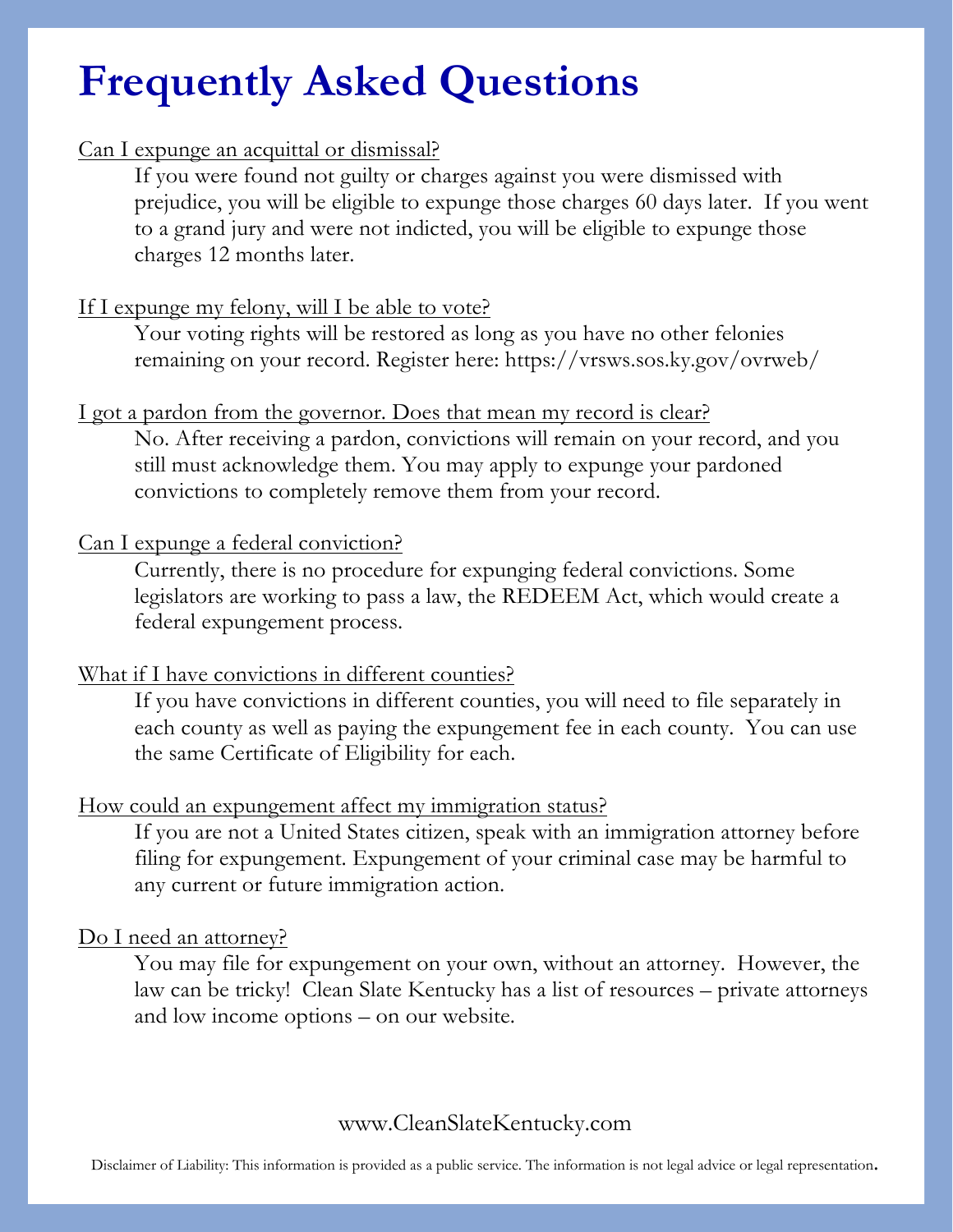

#### **Statute Offense**

| 218A.1415   | Possession of controlled substance, 1st degree                                                  |
|-------------|-------------------------------------------------------------------------------------------------|
| 530.050     | Flagrant non support                                                                            |
| 516.060     | Criminal possession of forged instrument, 2nd degree                                            |
| 514.030     | Theft by unlawful taking                                                                        |
| 512.020     | Criminal mischief, 1st degree                                                                   |
| 514.110     | Receiving stolen property under \$10,000                                                        |
| 511.040     | Burglary, 3rd degree                                                                            |
| 524.100     | Tampering with physical evidence                                                                |
| 516.030     | Forgery, 2nd degree                                                                             |
| 514.040     | Theft by deception under \$10,000                                                               |
| 514.160     | Theft of identity                                                                               |
| 514.070     | Theft by failure to make required disposition of property                                       |
| 218A.140    | Prohibited acts relating to controlled substances                                               |
|             | 218A.140(1A) Attempting to obtain a prescription for a controlled substance by fraud or forgery |
|             | 218A.140(1B) Making a false statement to procure a controlled substance                         |
|             | 218A.140(1C) Use of false name or address to procure a controlled substance                     |
|             | 218A.140(1D) Making a false statement regarding a prescription                                  |
| 218A.140(2) | Possess, manufacture, sell, dispense, etc. a counterfeit substance                              |
| 218A.140(3) | Obtain a prescription without having formed a practitioner-patient relationship                 |
| 218A.284    | Criminal possession of a forged prescription                                                    |
| 186.990     | Theft of motor vehicle plates/decal                                                             |
| 514.140     | Theft of mail matter                                                                            |
| 218A.1418   | Theft of controlled substance                                                                   |
| 218A.282    | Forgery of a prescription for a controlled substance, 1st offense                               |
| 218A.286    | Theft, criminal possession, or trafficking of a prescription for controlled substance           |
| 514.060     | Theft of services                                                                               |
| 217.181     | Theft of a legend drug                                                                          |
| 514.150     | Possession of stolen mail matter                                                                |
| 218A.1423   | Cultivation of marijuana                                                                        |
| 218A.1416   | Possession of controlled substance in 2nd degree *ENH*                                          |
| 514.050     | Theft of property lost, mislaid, or delivered by mistake                                        |
| 218A.1417   | Possession of controlled substance in 3rd degree *ENH*                                          |
| 516.090     | Possession of a forgery device                                                                  |
| 217.208     | Forgery of a prescription for a legend drug, 1st offense                                        |
| 530.010     | <b>Bigamy</b>                                                                                   |
| 514.080     | Theft by extortion                                                                              |
| 514.100     | Unauthorized use of automobile or other propelled vehicle                                       |

## www.CleanSlateKentucky.com